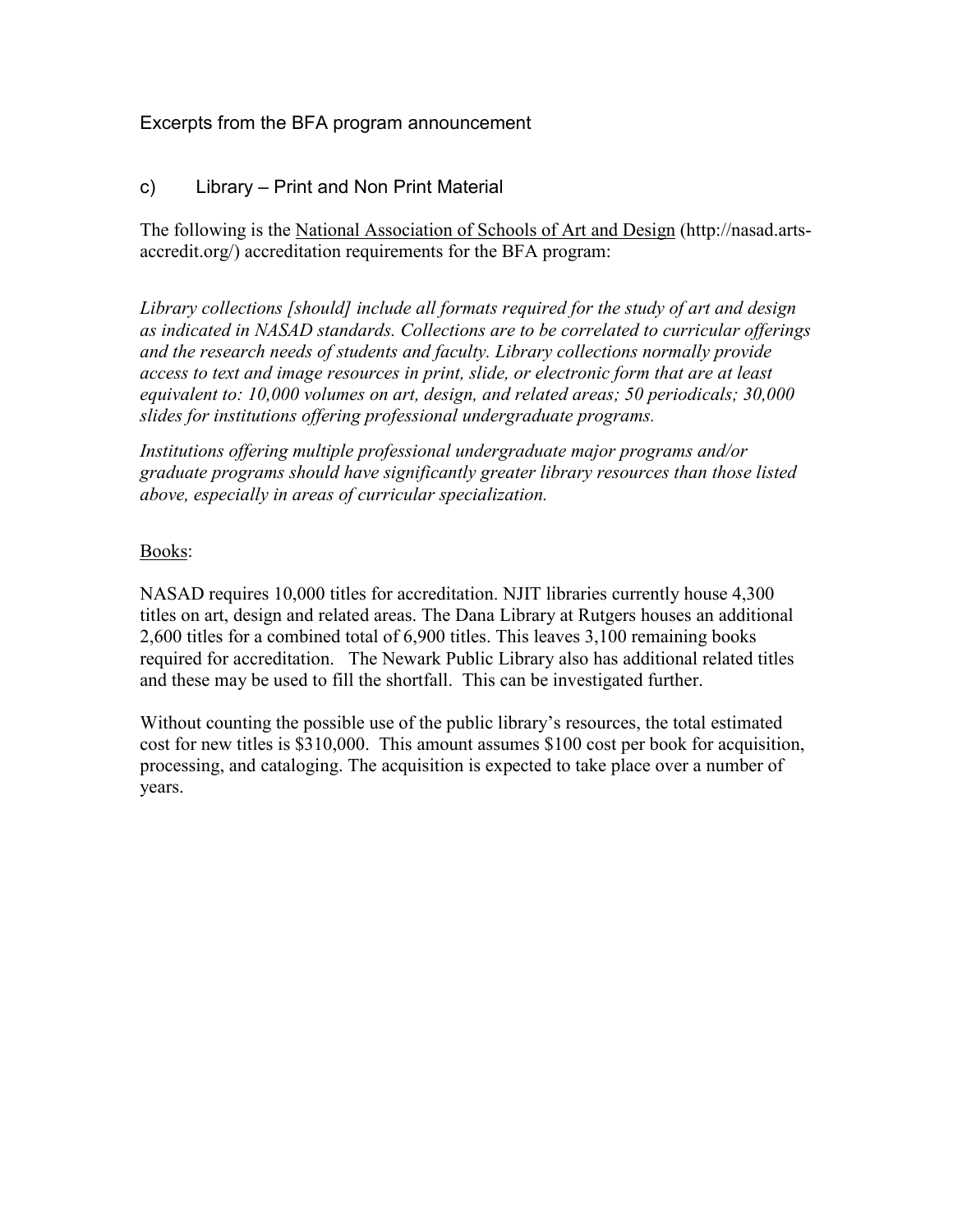Electronic Periodicals and Databases:

The availability of electronic journals in Fine Arts at NJIT will depend upon maintaining subscriptions to full-text databases to the following full-text databases.

- Art Full Text
- Academic Search Premier (subscription will expire on March 1, 2008)
- OmniFile Mega Edition
- JSTOR.

Currently the number of titles available at NJIT is comparable to collections of our peer institutions:

- NJIT 175 titles
- Virginia Tech 179 titles
- Carnegie Mellon University 223 titles
- Syracuse University 196 titles

|                  |          |                   |                   | Art                   |                   |            |            |
|------------------|----------|-------------------|-------------------|-----------------------|-------------------|------------|------------|
|                  | Art Full | Grove             | Art Index         | <b>Bibliographies</b> | Art               |            |            |
| <b>DATABASES</b> | Text     | Art               | Retro.            | Modern                | <b>STOR</b>       | <b>BHA</b> | <b>DAA</b> |
| <b>NJIT</b>      | Х        | Χ                 | Χ                 |                       |                   |            |            |
| Syracuse         |          |                   |                   |                       |                   |            |            |
| University       | X        | X                 | X                 | X                     | X                 | X          |            |
| Carnegie Mellon  | Х        | $\rm\overline{X}$ | $\rm\overline{X}$ | X                     | $\rm\overline{X}$ | X          | X          |
| Virginia Tech    |          | $\rm\overline{X}$ | $\rm\overline{X}$ |                       | $\rm X$           |            | X          |
| <b>RISD</b>      |          | Х                 | X                 |                       |                   |            |            |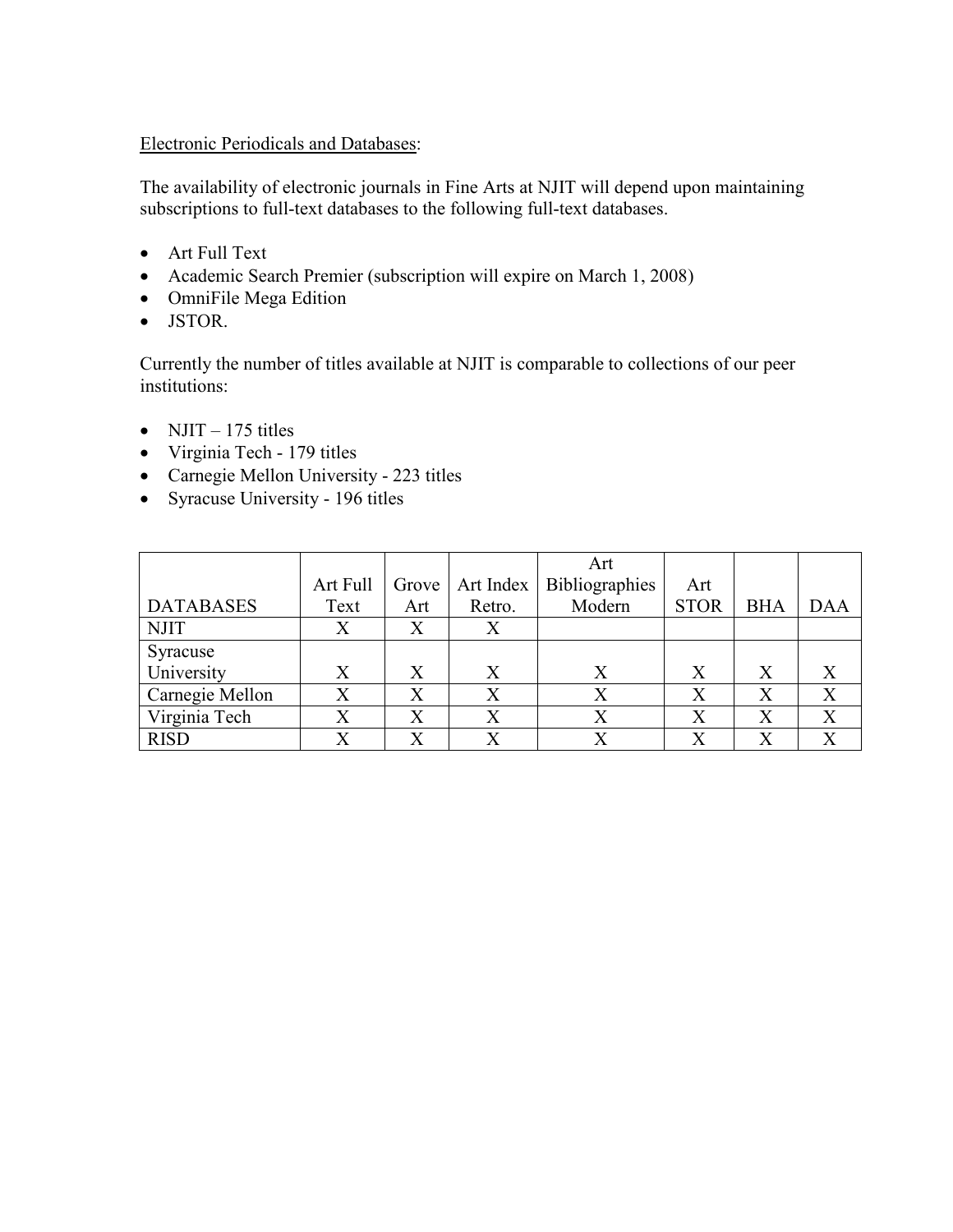### Print Periodicals:

Acquisition of "core" print journals will require an additional \$7,000 (minimum) annually.

#### New Databases and Images:

| ArtBibliographies Modern           | \$4,180                                              |
|------------------------------------|------------------------------------------------------|
| <b>ArtSTOR</b>                     | $$8,500 (+ $17,000)$ initial registration fee, paid  |
|                                    | over first three years)                              |
| Bibliography of the History of Art | \$2,925                                              |
| Design and Applied Art Index       | \$2,755                                              |
| Design Abstracts Retrospective     | \$1,850                                              |
| Total Annual cost                  | $$20,210$ (+ ArtSTOR initial registration fee in the |
|                                    | first three years)                                   |

Via the Grove Dictionary of Art online subscription, we currently have access to images from the *Bridgeman Art Library*, which includes major international museums, galleries and auction houses, and *Art Resource*, which has an emphasis on 20th century art. Images can be downloaded at an additional cost.

In addition, *ArtSTOR* provides access to 550,000 images in the areas of art, architecture, the humanities, and social sciences with a set of tools to view, present, and manage images for research and pedagogical purposes. An *ArtSTOR* subscription will satisfy the National Association of Schools of Art and Design (NASAD) requirement for 30,000 slides*.* As NJIT is considered a medium-sized institution, a subscription to *ArtSTOR* will require a one-time fee of \$17,000, which will be paid over three years, plus an annual fee of \$8,500 beginning in the first calendar year.

#### Summary:

The following is an annual estimated budget for fine arts acquisitions. The estimate takes into consideration the rate of inflation of book costs (4-5%) and database costs (5-6%). It does not include the cost of space, ILL transactions, cataloging, processing, or additional staff. Given this budget, the Library will meet NASAD accreditation requirements by 2010-2011.

| First Year budget        |                                                                                  |
|--------------------------|----------------------------------------------------------------------------------|
| <b>Books</b>             | \$10,000                                                                         |
| Databases (ArtSTOR only) | $$14,167*$                                                                       |
| Total:                   | \$24,167                                                                         |
|                          | *ArtSTOR: 1/3 initial registration fee $(\$5,667) + \$8,500$ annual subscription |